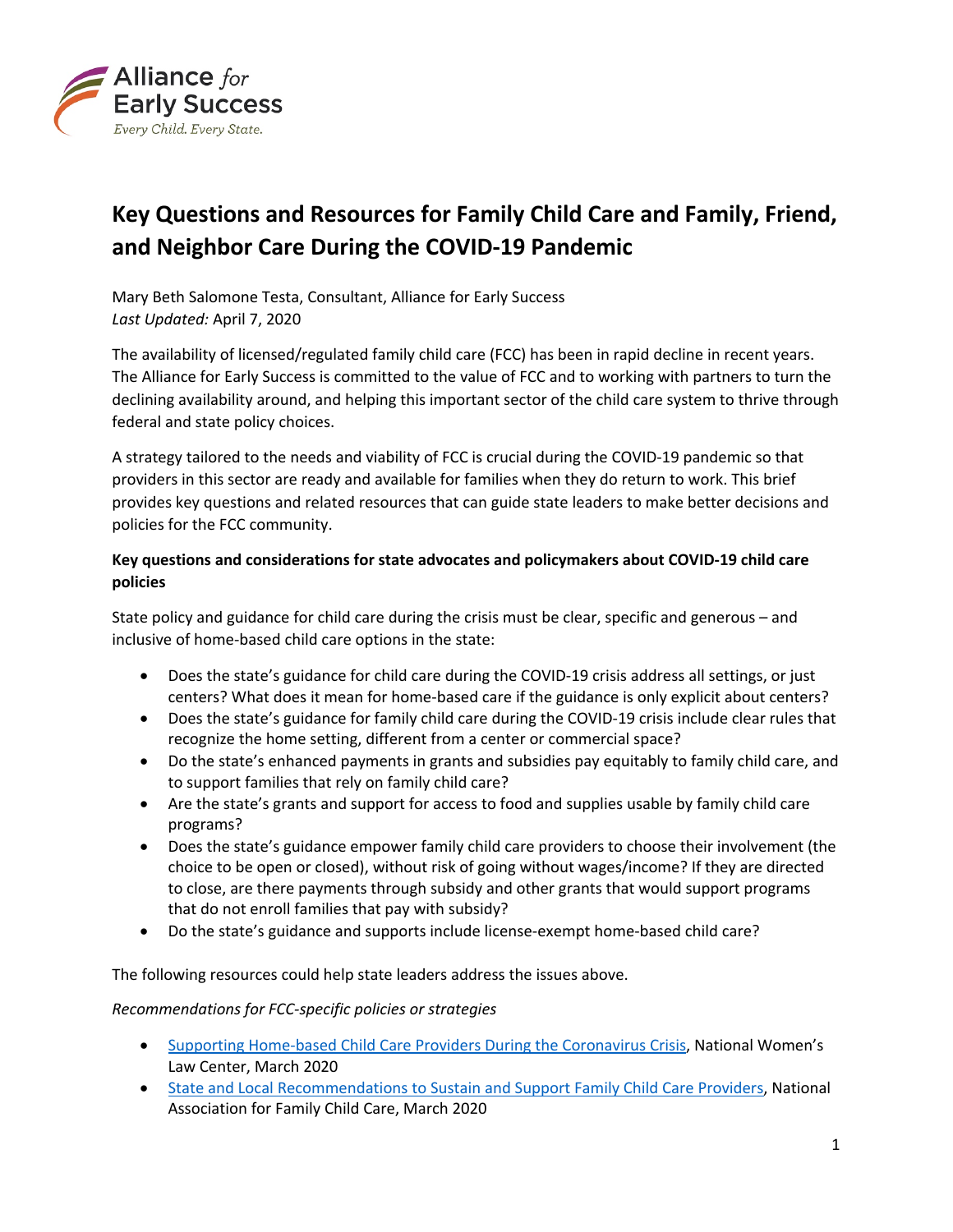- [Illinois guidance](http://earlysuccess.org/sites/default/files/COVID19IllinoisEarlyChildhoodCareandEducationResponse33020.pdf) specific and clear about inclusion of licensed and license-exempt home-based child care
- [Child Care Aware of Washington and Child Care Resources recommendations](http://earlysuccess.org/sites/default/files/CCACCRCOVID19StatePolicyRecommendationsWA.pdf) for state policy, inclusive of needs of home-based child care and the families that choose these providers

*Creating emergency grant programs that meet the needs of FCC and other home-based child care providers*

• [Home-Based Child Care Emergency Fund](https://www.reinvestment.com/wp-content/uploads/2020/03/Home-Based-Child-Care-Emergency-Fund-A-Toolkit-for-Funders.pdf), Home Grown, March 2020

## *General guidance for policies, benefits, and funding that may support FCC*

- Addressing the Policy Needs of Family Child Care During the COVID-19 Pandemic [webinar](https://bit.ly/3dkPjTA) March 2020, sponsored by All Our Kin, AFSCME, Alliance for Early Success, Child Care Aware of America, MBST Solutions, National Association for the Education of Young Children, National Association for Family Child Care, National Women's Law Center, SEIU, and ZERO TO THREE
- California Law Center **FAQ** on COVID-19 crisis

## **Key questions and considerations for state advocates and policymakers about using CCDBG funds**

In response to the pandemic, the Office of Child Care at the US Department of Health and Human Services [increased flexibility](https://www.acf.hhs.gov/occ/resource/occ-covid-19-resources) in the use of CCDF funds, which may increase supports for FCC. In addition, through the [CARES Act](https://www.clasp.org/publications/fact-sheet/covid-19-and-state-child-care-assistance-programs), Congress has appropriated an additional \$3.5 billion for CCDF. In order to ensure FCC benefits from this action, advocates and policymakers should ask the following questions when the state receives the allocation:

- How will limited funding be prioritized and dispersed to reach family child care and the families enrolled in family child care? What are the equity implications of focusing on centers alone?
- How will funding be dispersed to reach rural communities?
- How can the new flexibilities of CCDF authorized in the CARES Act, in addition to the flexibilities that were already in the child care law, be leveraged support family child care?
- How can the new flexibilities of CCDF authorized in the CARES Act be leveraged to support programs not currently enrolling CCDF families, whether they are open or closed?
- What have been the barriers to family child care enrolling CCDF families? How can those barriers be relieved now temporarily or longer-term?
- What have been the barriers to FFN enrolling CCDF families? How can those barriers be relieved now?

The following resources could help state leaders address the issues above.

- FY 2018 Preliminary Data Table 6 [Average Monthly Percentages of Children Served in All Types](https://www.acf.hhs.gov/occ/resource/fy-2018-preliminary-data-table-6) [of Care](https://www.acf.hhs.gov/occ/resource/fy-2018-preliminary-data-table-6), Office of Child Care, December 2019
- [National Resources about Family Child Care](https://childcareta.acf.hhs.gov/grantees-providers/national-resources-family-child-care), Administration for Children and Families
- [Creating the Conditions for Family Child Care to Thrive: Strategies for Increasing the Supply,](http://allourkin.org/policy) [Quality and Sustainability of Family Child Care in States and Communities](http://allourkin.org/policy), All Our Kin, October 2019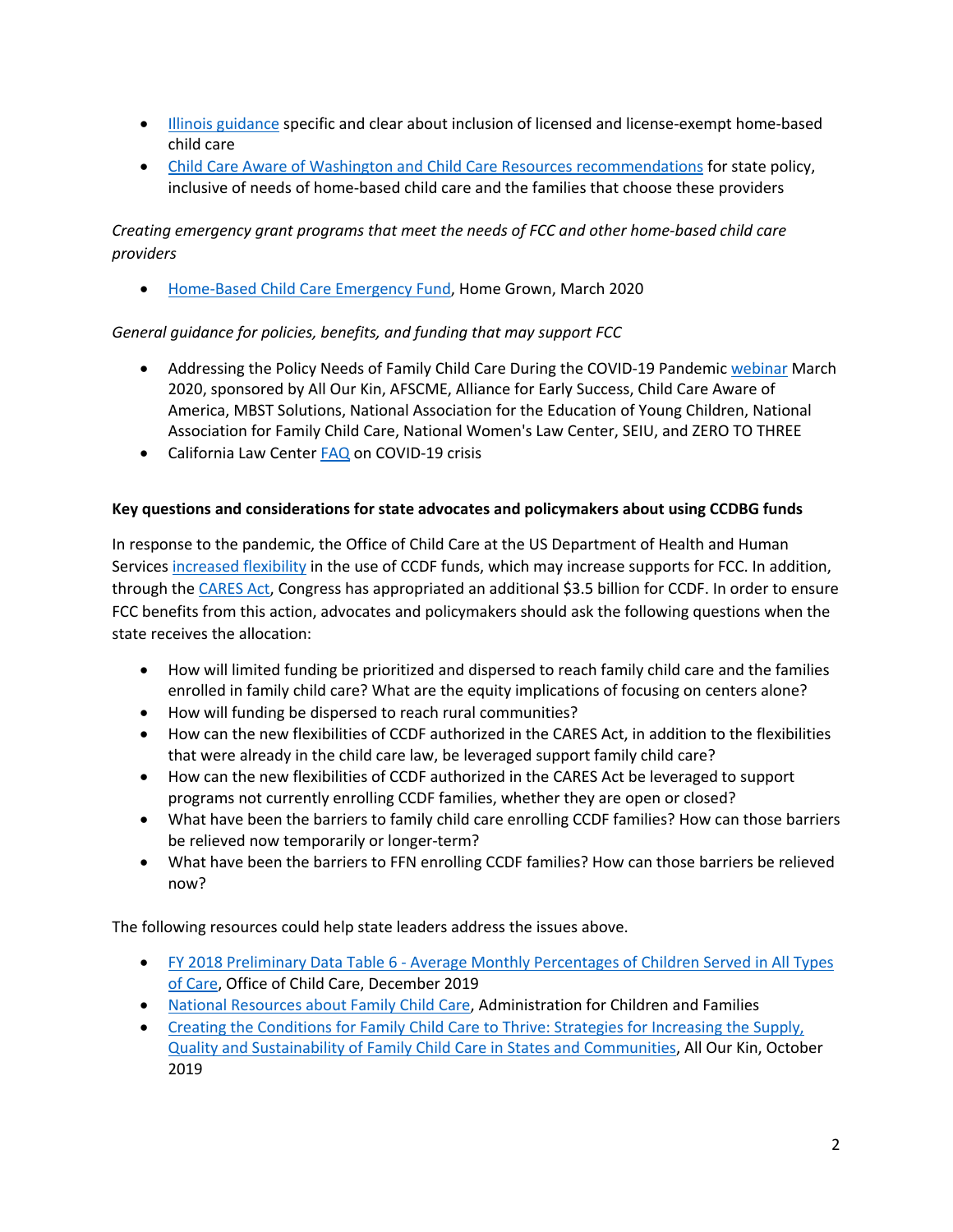- [Helping Family, Friend and Neighbor Care Providers Meet New Requirements under the CCDBG](https://nwlc.org/resources/helping-family-friend-and-neighbor-care-providers-meet-new-requirements-under-the-child-care-and-development-block-grant-reauthorization-law/) [Reauthorization Law](https://nwlc.org/resources/helping-family-friend-and-neighbor-care-providers-meet-new-requirements-under-the-child-care-and-development-block-grant-reauthorization-law/), National Women's Law Center, October 2018
- [Staffed Family Child Care Networks Can Navigate a New World Order](https://opportunities-exchange.org/wp-content/uploads/OpEx_2020_StfdChlCareNtwrksCovid19_Brief_Stoney.pdf), Opportunities Exchange, March 2020

# **Key questions and considerations for state advocates and policymakers about home-based, selfemployed child care providers accessing enhanced Unemployment Insurance, business supports, housing and health supports**

Self-employed home-based child care providers are eligible for a variety of supports that are not administered by the usual child care agencies in states, involving partners that may be unfamiliar to child care providers. Some of these are very new and just getting implemented. Supports may be complex to access and understand.

- Who are the trusted messengers in the state who can communicate with home-based child care providers about their eligibility and the process for applying?
- How can child care experts, small business experts and unemployment insurance experts partner in the state to get accurate, reliable and clear information to family child care providers?
- How can the state and communities support undocumented providers?
- How is the current climate for immigrant families impacting access to these supports for homebased child care providers?
- How does the use of paid leave interconnect with the receipt of unemployment?
- How does the Child Care and Development Block Grant interconnect with the receipt of unemployment and other federal benefits?
- What CCDF dollars or state or private philanthropic dollars are available to ensure business TA reaches home-based child care providers rapidly?

The following resources could help state leaders address the issues above.

## *State actions*

• [Executive Order](https://www.gov.ca.gov/wp-content/uploads/2020/03/3.16.20-Executive-Order.pdf) from Governor Newsome in California to allow local jurisdictions to halt evictions, foreclosures and utility shut offs, March 2020

## *Unemployment benefits*

- [Alliance webinar](http://earlysuccess.org/COVID19-Action-Calls) on unemployment benefits, April 2020
- [Q&A](http://earlysuccess.org/sites/default/files/AllianceUICall20200406QandA.pdf) on unemployment benefits from Alliance webinar, April 2020
- [Questions and Answers about Unemployment Benefits for Family Child Care Providers](http://tomcopelandblog.com/questions-and-answers-about-unemployment-benefits-for-family-child-care-providers), Tom Copeland, April 2020

### *General business support for child care providers*

- First Children's Finance [Guide](http://www.firstchildrensfinance.org/blog/success_story/building-stronger-child-care-businesses/) for Minnesota, Iowa and Michigan during COVID-19 crisis
- [Opportunities Exchange](https://opportunities-exchange.org/about/)
- [Local Initiatives Support Corporation](https://www.lisc.org/covid-19/)

### *Sources of small business TA*